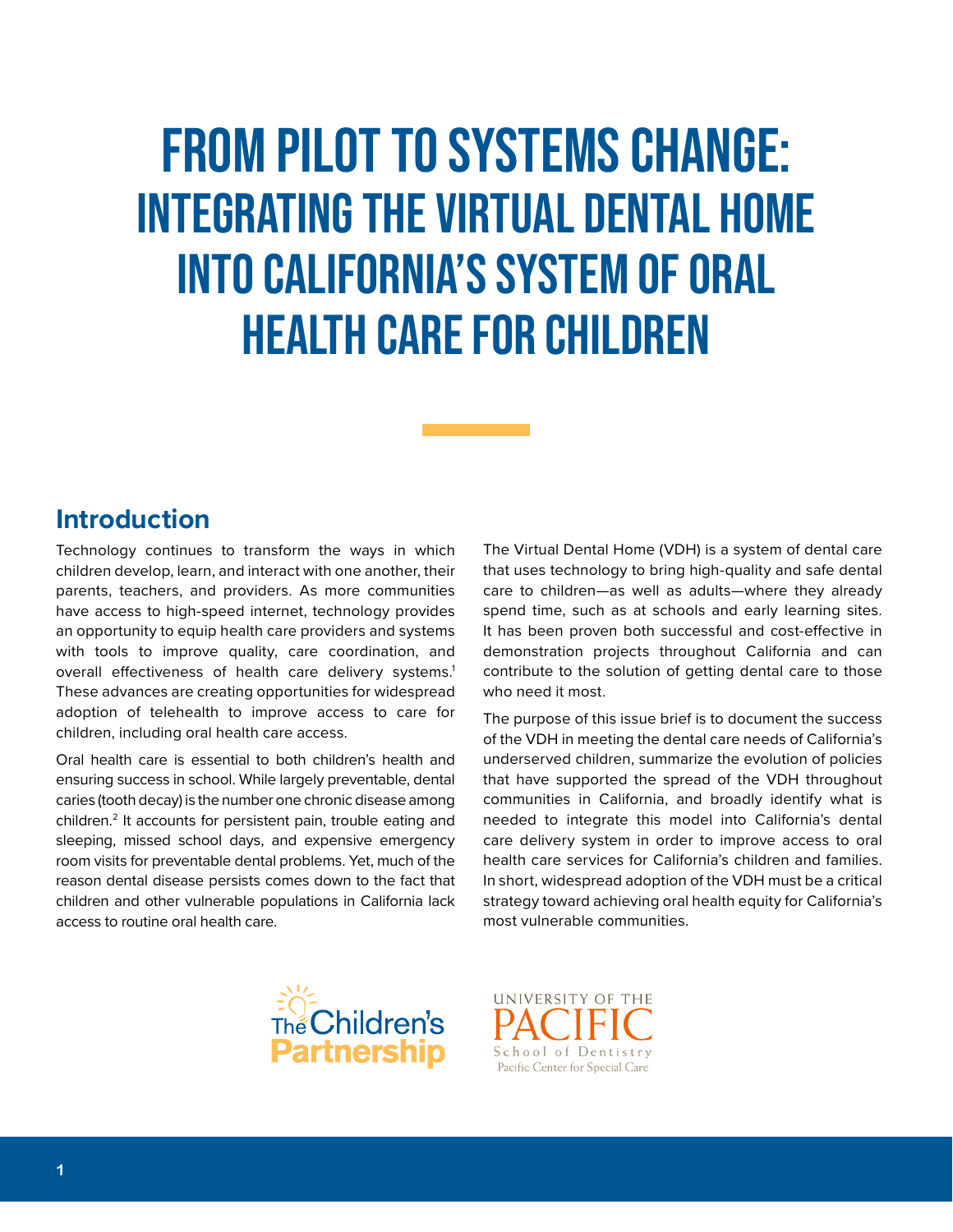# **The Case for Telehealth for Children's Oral Health**

Dental disease is a serious and persistent problem among children in California and across the nation. In the United States, 20 percent of children ages 5-11 have at least one untreated, decayed tooth. Further, California is among those states with the worst results in providing dental care to children enrolled in Medicaid.3 Only 47.2 percent of children enrolled in Medi-Cal, California's Medicaid program, had a dental visit in 2017.4 Children of color and poor children experience greater instances of dental disease than their white, more affluent counterparts.<sup>5</sup> Children with special health care needs (SHCN)—especially those in low-income families—experience higher prevalence of unmet oral health care needs and are at greater risk for poor oral health.6

As a result, these children are at risk of ongoing oral health and other health problems throughout their lifetime.7 Children who have poor oral health are three times more likely to miss school as a result of dental pain. Relative to children with good oral health, they are at risk for doing poorly academically, putting them on a trajectory of not thriving.<sup>8, 9</sup>

Unfortunately, the traditional office-based dental care delivery system does not reach a large segment of California's population, especially children from underserved communities. Many families face significant barriers related to finances, transportation, language, and culture in accessing dental care.

In California, 21 percent of children under the age of 18 live in poverty, and studies show that these children have five times more untreated dental decay than children from higher incomes.10 Further, there is a limited number of providers who can address patients' diverse cultural and language needs. Dentists and dental hygienists in California are overwhelmingly white, while the majority of the state's population is not white, and the percentage of populations of color grows as we look at lower-income Californians.<sup>11</sup> These barriers exist in addition to the difficulty finding dental offices that accept Medi-Cal.<sup>12</sup>

School- and early-learning on-site telehealth programs provide an opportunity to leverage technology utilizing a health care delivery method that has promising evidence supporting its efficacy in improving access to care and health outcomes for children. Telehealth is also evolving as an important tool to help improve school performance and attendance by providing convenient options for working families who might otherwise sacrifice work and school time for health care visits or, worse, forego necessary care. Telehealth services for children often target certain key populations and conditions and utilize a range of community partners in both urban and rural areas, including community health centers, Head Start sites, child care centers, preschools, elementary schools, and high schools.

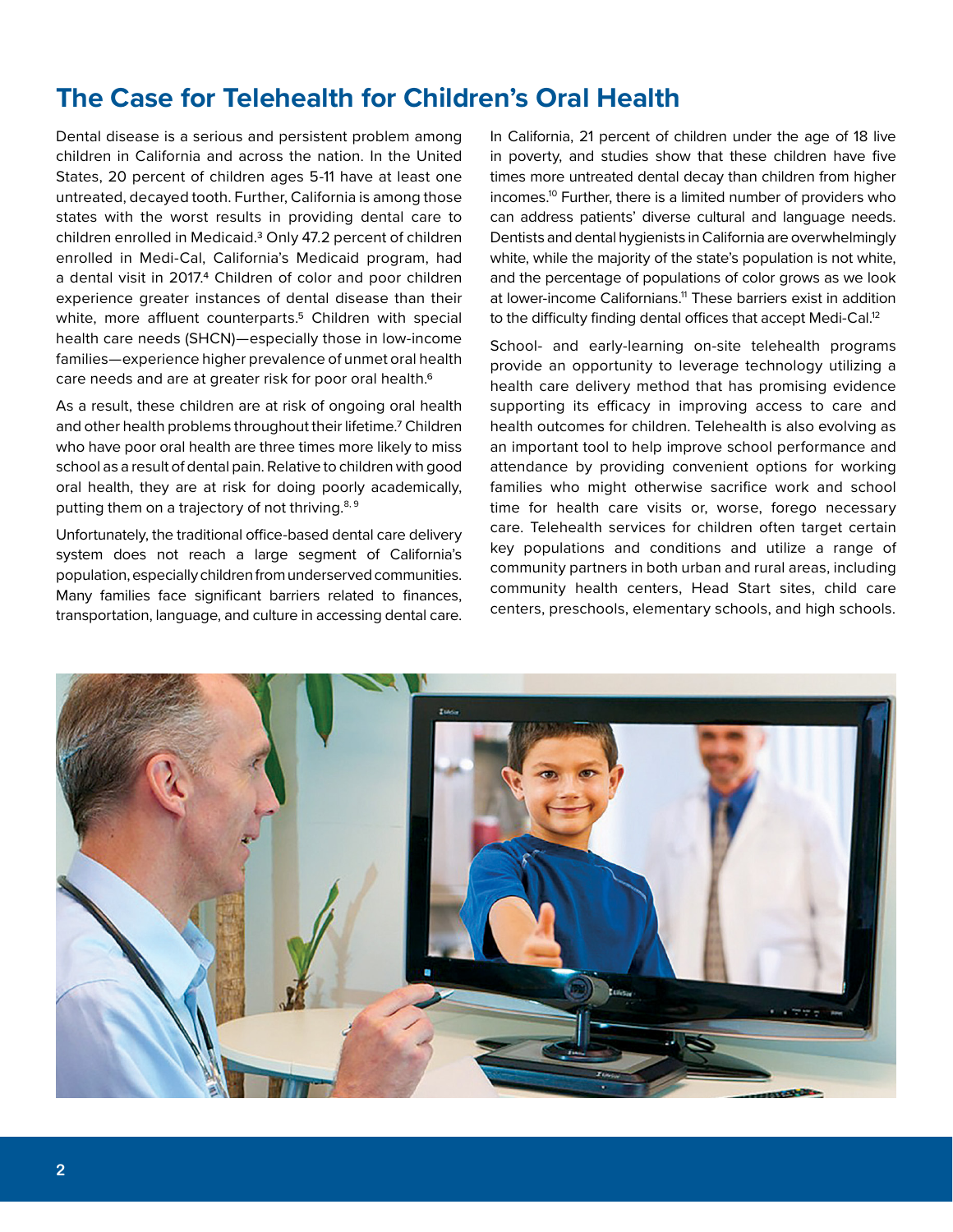# **The Virtual Dental Home: Bringing Care to Children and Other Underserved Populations in Community Settings**

Created by the Pacific Center for Special Care at the University of the Pacific School of Dentistry (Pacific), the Virtual Dental Home uses innovations in technology and workforce to bring dental care to patients in community settings—such as schools, early learning sites, and nursing homes.

Through the VDH, specially trained dental hygienists and assistants go to community sites to provide preventive dental care in partnership with a collaborating dentist. They start by collecting dental information from patients, including dental x-rays, photographs, charting, health history, and other information.

After initial information is collected, the information is sent electronically via a secure web-based system (called "storeand-forward telehealth," asynchronous telehealth by which health data are collected in one location and electronically forwarded to a provider for review at a later time) to the collaborating dentist at a clinic or dental office. The dentist uses that information to establish a diagnosis and create a dental treatment plan. The hygienist or assistant carries out the parts of the plan that fall within her or his scope of practice. For procedures that require the skills of a dentist, the hygienists and assistants refer patients to dental offices in the community.<sup>13</sup>

In the Virtual Dental Home Demonstration, which took place between 2010 and 2016, almost 3,500 individuals were seen through nearly 8,000 visits in 50 community sites across 13 regions in California. The majority, 2,862, were children. A rigorous evaluation has demonstrated patient safety with no adverse outcomes. Approximately two-thirds of the children



seen were able to receive the care they needed at the community site.14 Because of the VDH, children have a dental home; even if they do not see their dentist in person, they are connected to a dentist at a nearby clinic or dental office who is monitoring them and is often available to the children if they need more complex care.



Moreover, several indicators point to the VDH as a more costeffective system of dental care, overall. Patients do not come into the dental office for care as frequently, resulting in less overhead. The establishment of a care team that includes the dental hygienist or assistant and the dentist allows for a more efficient use of resources. The dentist uses minimal time to review the previously gathered records and develop a treatment plan. With dental hygienists handling the majority of the care that a child may need in a community setting, the dentist can be in the clinic or in their dental office taking care of patients with more complex needs. Therefore, the VDH can provide services to more patients at a lower cost while providing high-quality, safe dental care.

Finally, the investment in preventive services pays off in the long run by reducing the need for more expensive restorative care. Indeed, data from the demonstration indicated that when patients were receiving care through the VDH for up to 18 months, the need for referral to a dentist to treat advanced disease fell from 33 to 25 percent.<sup>15</sup>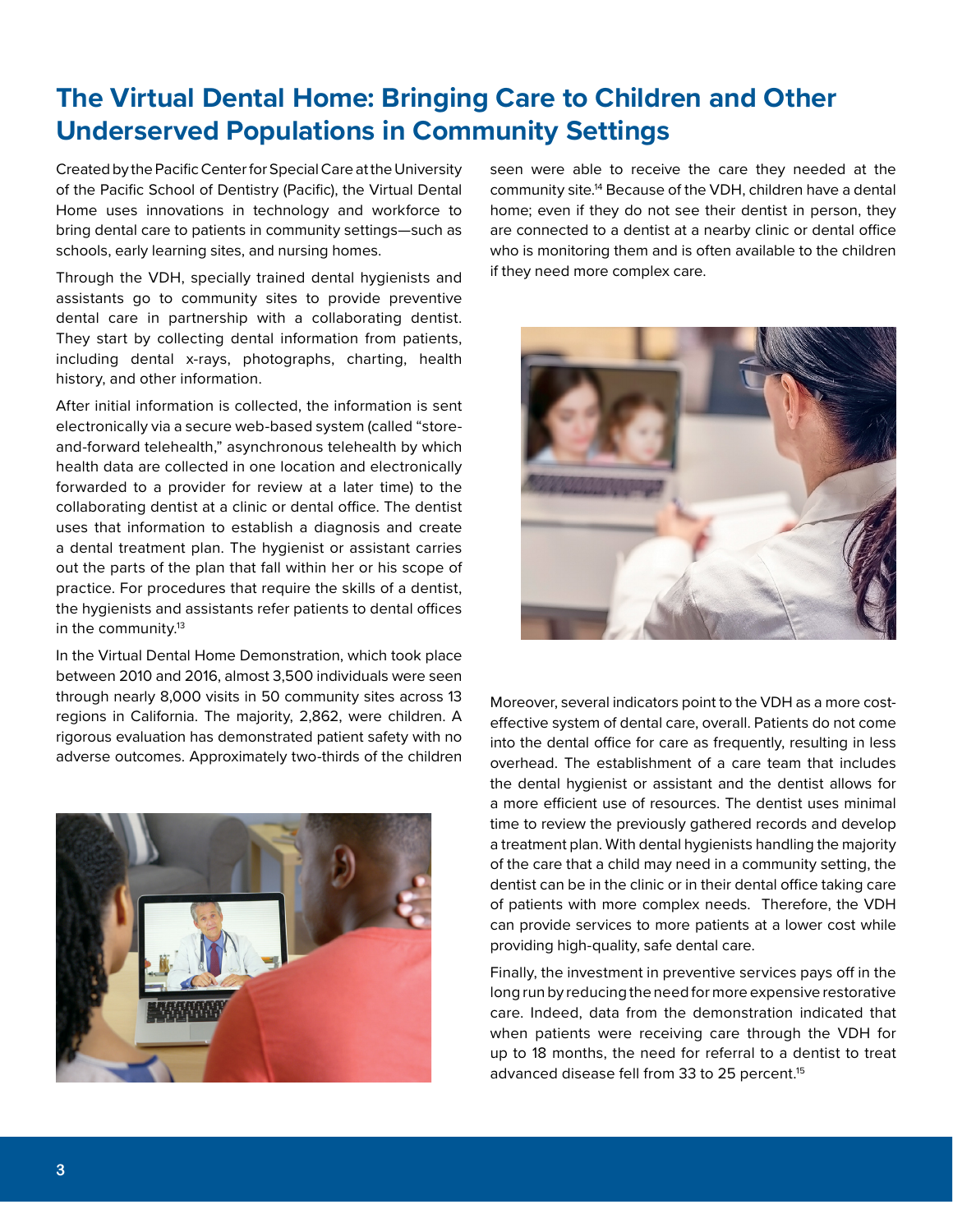### **The Policy Evolution of the Virtual Dental Home**

The Virtual Dental Home has evolved over the past decade and has become a well-known system of oral health care in California. It started as a pilot project, in part supported by a unique mechanism in California called the Health Workforce Pilots Project (HWPP) Program. Through the California Office of Statewide Health Planning and Development (OSHPD), organizations can apply for an HWPP to evaluate new or expanded roles for health care professionals or new health care delivery systems before changes in licensing laws are made by the Legislature.16

Through an HWPP, Pacific tested two duties not previously included in the scope of practice for dental hygienists and assistants. First, the pilot allowed these allied dental providers to decide which x-rays to take in order to facilitate an oral health exam by the collaborating dentist. This practice has proven to be safe and contributes to the provision of care in the community. Second, the HWPP allowed these providers to place interim therapeutic restorations (ITRs) on patients' teeth, as appropriate and directed by the collaborating dentist. ITRs are provisional fillings that stop the progress of cavities and are placed without the use of local anesthetic and without the need for drilling on the tooth. $17$  This practice has also proven to be safe and effective at offering care to children and other patients in community settings.

The initial demonstration lasted six years and indicated that the Virtual Dental Home system of care is a safe and effective way to bring dental care to underserved populations in community settings. Federally Qualified Health Centers/Rural Health Centers (FQHCs/RHCs) are the most frequent oral health care provider engaged in the VDH. Health centers recognize the value in utilizing the VDH to get needed oral health care to their consumer base and have partnered with dozens of community sites to reach patients they may not have been able to reach otherwise.

However, without policy change, the opportunity to address the oral health care needs through this successful model would have been lost. Therefore, with support from dozens of stakeholders, Assembly Bill (AB) 1174, signed into law in 2014, made permanent the scope of practice changes so dental hygienists and dental assistants can provide more care in the community and required Medi-Cal to pay for dental care provided through store-and-forward telehealth.

While this legislation was a seminal step in taking the VDH statewide, more is needed to integrate the model into California's oral health care delivery system. Specifically,

there is a need for an upfront investment in training, equipment, technical assistance, and other support that providers require to get started so that there is a critical mass of VDH programs to spread the VDH statewide and truly be integrated into California's delivery system.

Fortunately, stakeholders across the state have seen the benefits of the VDH and have used funding opportunities to implement the VDH in their communities. Aligned with California's State Oral Health Plan, most significant are the Local Dental Pilot Projects (LDPPs) that allow local communities to test innovative strategies to increase the use of risk-based preventive and disease management services and to increase continuity of care for children enrolled in Medi-Cal.<sup>18</sup> As part of the California 1115 Medicaid Waiver's Dental Transformation Initiative (DTI), the state has funded 13 LDPPs, and five of these projects are currently implementing the VDH, covering six counties. Through these pilots, additional data and information are being collected to strengthen the case for integration of the VDH into traditional care delivery. Further, other state and philanthropic funders are supporting VDH projects in five additional underserved communities across California, ranging from Eureka, in the far north, to East Los Angeles, in Southern California.

Of note, the VDH model is being spread or planned in five other states, including Colorado, Oregon, Hawaii, Missouri, and North Carolina. California has often been a leader in testing promising models that can serve large numbers of children and then spreading them to other states across the nation. This is another example where California is playing an important role in shaping national policy.

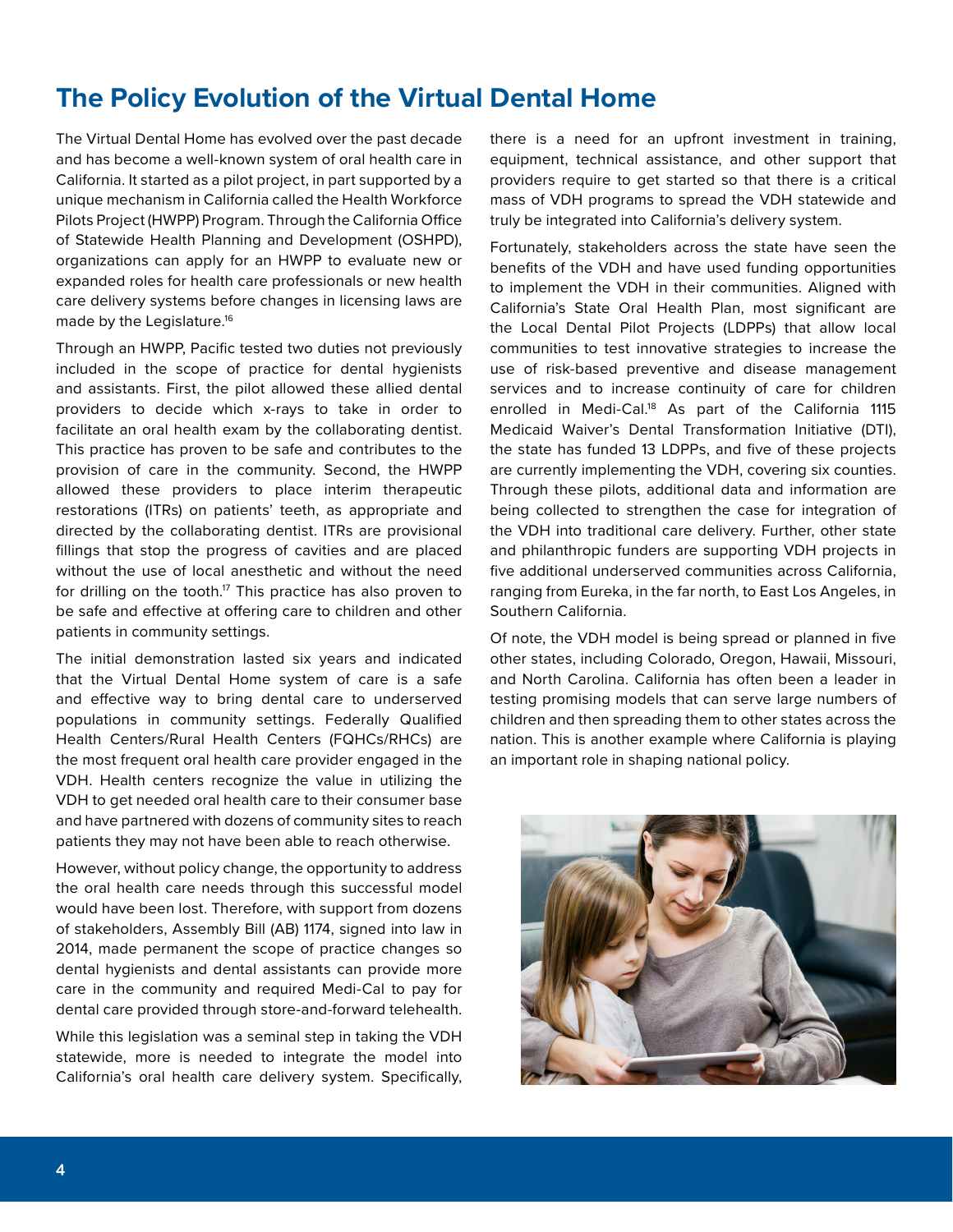# **Taking the Next Step: Integrating the Virtual Dental Home into California's System of Oral Health Care for Children**

The evidence demonstrates that the VDH is a successful, highquality, safe, and cost-effective system of bringing dental care to underserved children and other populations who most likely would otherwise go without needed care. And communities across the state see the value in using this model to address the oral health disparities that they see every day.

The next step for California leaders is to continue to promote policies and payment systems to truly integrate the VDH into California's system of oral health care for children and other underserved populations. Since the VDH is a different type of delivery model from traditional office-based practices, it needs different programmatic and policy support to ensure its success in meeting the preventive dental care needs of California's most vulnerable populations. Specifically, policymakers should take the following actions:

⊲ Clarify current policies, legislatively and administratively, to ensure FQHCs and rural health clinics (RHCs) can establish a patient relationship—and thus be reimbursed for services—through store-and-forward teledentistry.

- ► Ensure that the success of the LDPPs continues after the Medicaid waiver has expired in 2020. The Legislature should start now to identify financial and policy mechanisms to sustain best practices associated with the VDH, such as paying for care coordination and equipment and providing training and technical assistance to clinics and other oral health care providers, community sites, and other stakeholders.
- ▶ Incentivize providers to focus on positive oral health outcomes in the least invasive and most cost-effective ways, such as providing care in community settings and using preventive and early intervention strategies.

We must start now to find ways to sustain best practices so that we do not lose ground in improving the oral health of California's children and other vulnerable populations. With the investment from policymakers, oral health and health care systems, communities, and other stakeholders, the VDH can put California one step closer to oral health equity.

#### **Acknowledgements**

This report was prepared by The Children's Partnership and the Pacific Center for Special Care at the University of the Pacific School of Dentistry. Primary support for this report and related projects comes from the DentaQuest Foundation. We also thank the California Health Care Foundation, The California Endowment, and The California Wellness Foundation for their support of our work to promote oral health equity for children.